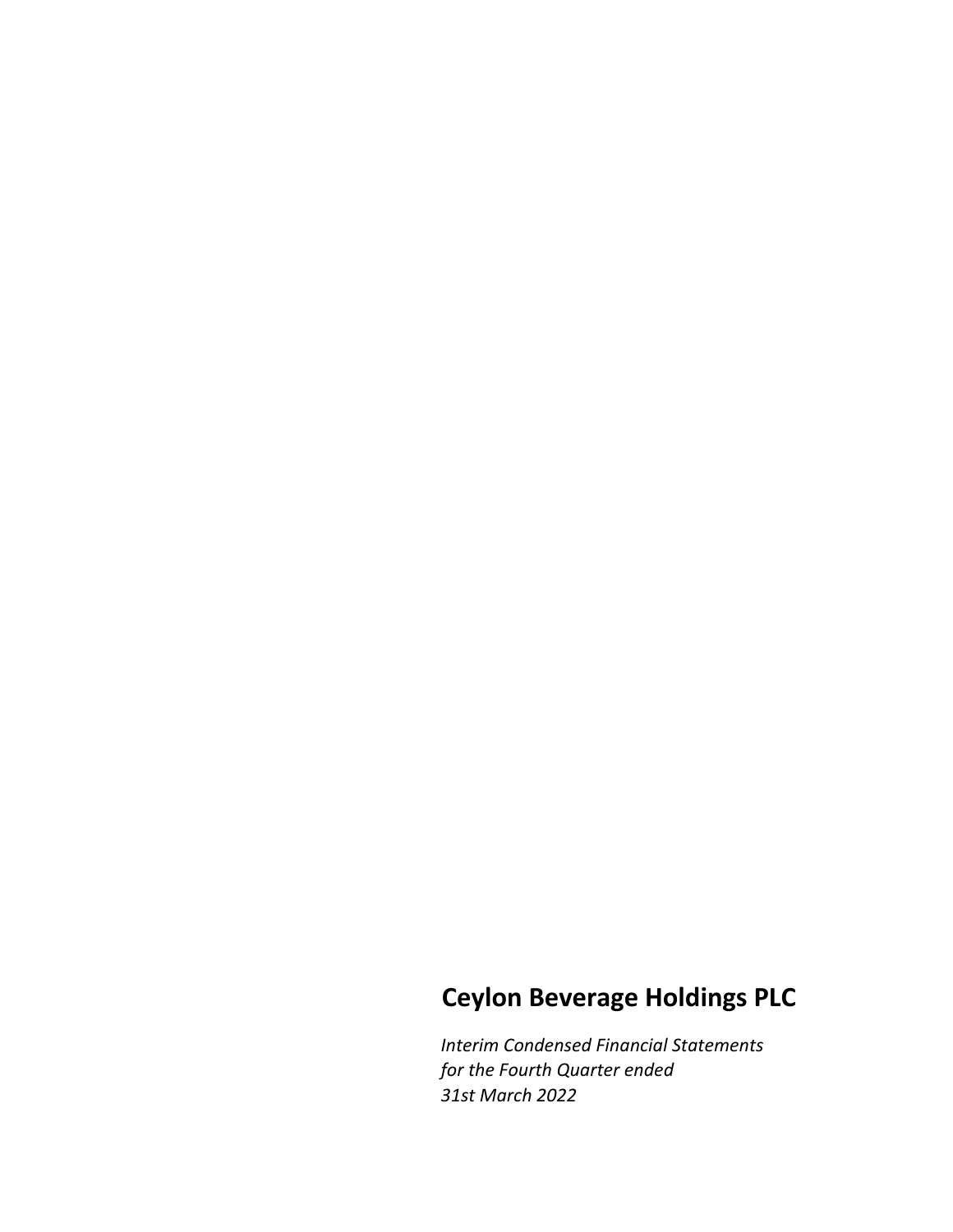It was a yet another year of varied challenges. The financial year commenced with the onset of the 3rd wave of the Covid pandemic which resulted in an island wide lock down of 52 days in Q1 & Q2. All liquor outlets were closed during the lockdown which resulted in no sales and cash collections. The spread of the pandemic, however, was controlled with the administering of the third booster vaccination.

Furthermore, as outlined in previously, there was a severe shortage of US Dollars. In the first part of the year, the USD shortage was experienced with less intensity, whilst in the latter half, it intensified to extreme levels. With Government foreign currency reserves at negligible levels, pre-existing shortages of essential commodities such as fuel and cooking gas have become severe. Power cuts became acute with as 15 hour long cuts experienced.

Somewhat predictably, the misguided depletion of foreign currency reserves led to a disorganized free float of the LKR, plummeting from 203 to 370 in a matter of weeks. Near hyperinflationary conditions followed. Matters came to head in April with the suspension of the Country's foreign debt repayments. This places severe constraints on the banking system's ability to provide trade finance.

Despite successive compounding problems, not to mention difficult personal circumstances, our teams' planning and execution resulted in continuous operations. Yet again, the teams surpassed expectations.

These events have led to cost inflation and uncertain demand. Despite price increases, gross margins declined in Q4 as cost increases outpaced price increases. Despite declining gross margins, investments behind capabilities and brands were increased.

It is in this challenging and difficult backdrop that the Group returned a profit before tax of Rs. 5,885 million compared to last year's comparative of Rs. 4,284 million. Excluding foreign exchange translation gains, profit before tax amounted to Rs. 5,268 million. However, in USD terms, profit before tax reduced.

## Taxation

Despite the conditions and Covid closures, the Group continued to pay significant taxes to Government. For the 2021/22 year, we paid a total of Rs 46 bn. In a COVID uninterrupted Q4, taxes paid by the Group grew over the prior year.

We have long emphasized the need to address illicit/illegal alcohol to raise tax revenues through common sense regulation. We estimate approximately over Rs 75bn of taxes is lost to tax evasion by illicit/illegal alcohol manufacturers. This amounts to c. 50% of the excise taxes collected or c. 0.5% of GDP. This is very material in the context of the Government's budget deficit.

Given the perilous fiscal situation, we hope Government will finally enact common sense regulatory policies to control tax evasion.

## International

Exports continued its strong run of growth, recording growth of 45% over last year. Growth was held back by operational challenges. Exports faced the same impediments as the domestic business. These problems were further aggravated by the shortage of ships arriving in the Colombo port and strike action in the context of the political crisis. Profitability was a challenge due to rising raw materials as well as freight charges.

The growing International Business enabled the Group to better weather the foreign exchange crisis.

## **Outlook**

The economic crisis has transitioned into a political and social crisis. Financial conditions will tighten significantly due to the devaluation, USD shortage, monetary and fiscal tightening and a potential global recession. The domestic economy will most likely experience a deep recession in 2022-23.

In terms of the business, volume pressure, cost pressure, VAT and other taxes increases and operational disruptions are likely to feature in 2022-23.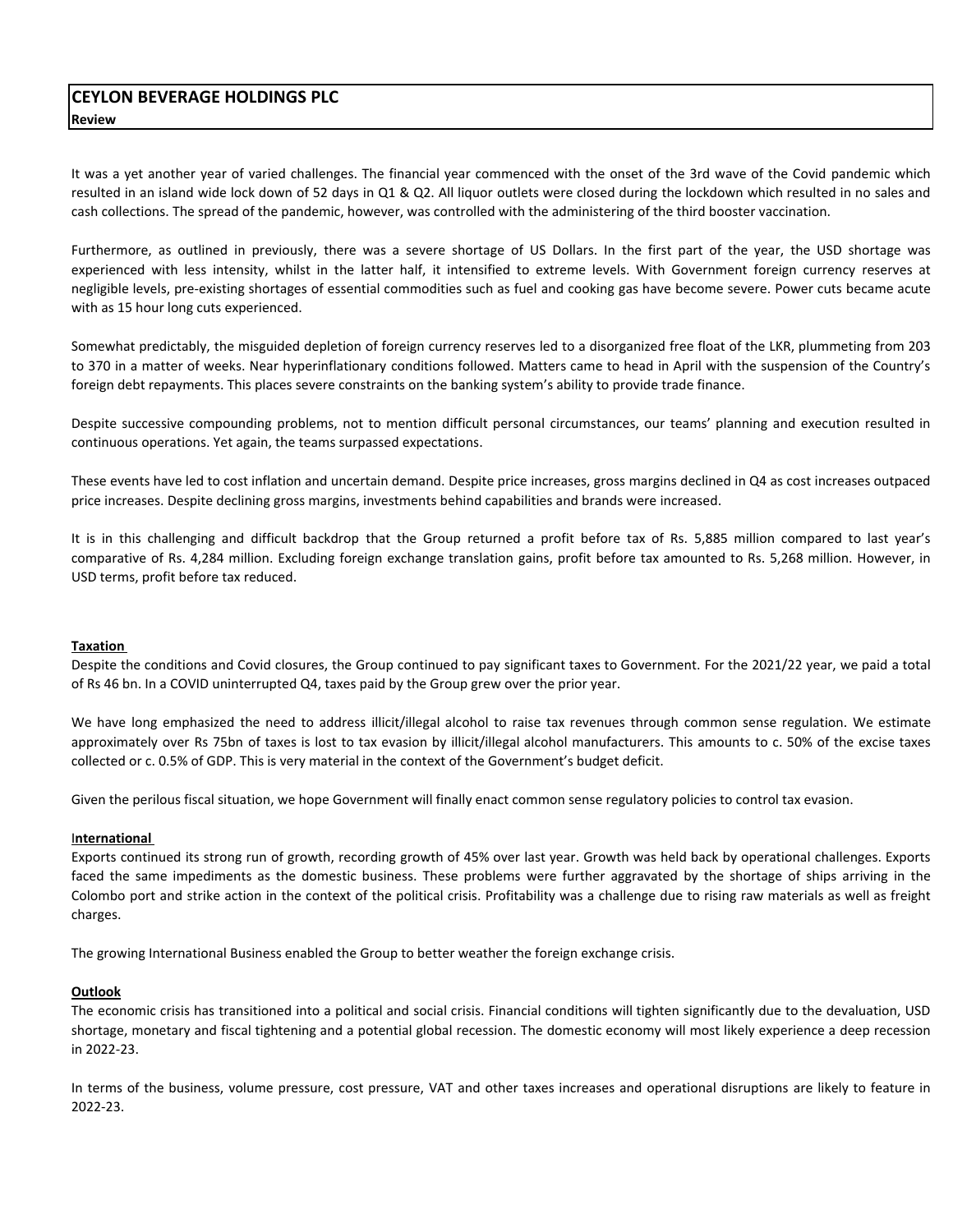## CEYLON BEVERAGE HOLDINGS PLC BOARD OF DIRECTORS AS AT 31ST MARCH 2022

Mr. D. A. Cabraal (Chairman) Mr. H. Selvanathan (Deputy Chairman) Mr. M. Selvanathan (Director / Alternate Director to Mr. H. Selvanathan) Mr. R. H. Meewakkala (CEO/Director) Mr. D. C. R. Gunawardena Mr. S. Clini Mrs. S. J. F. Evans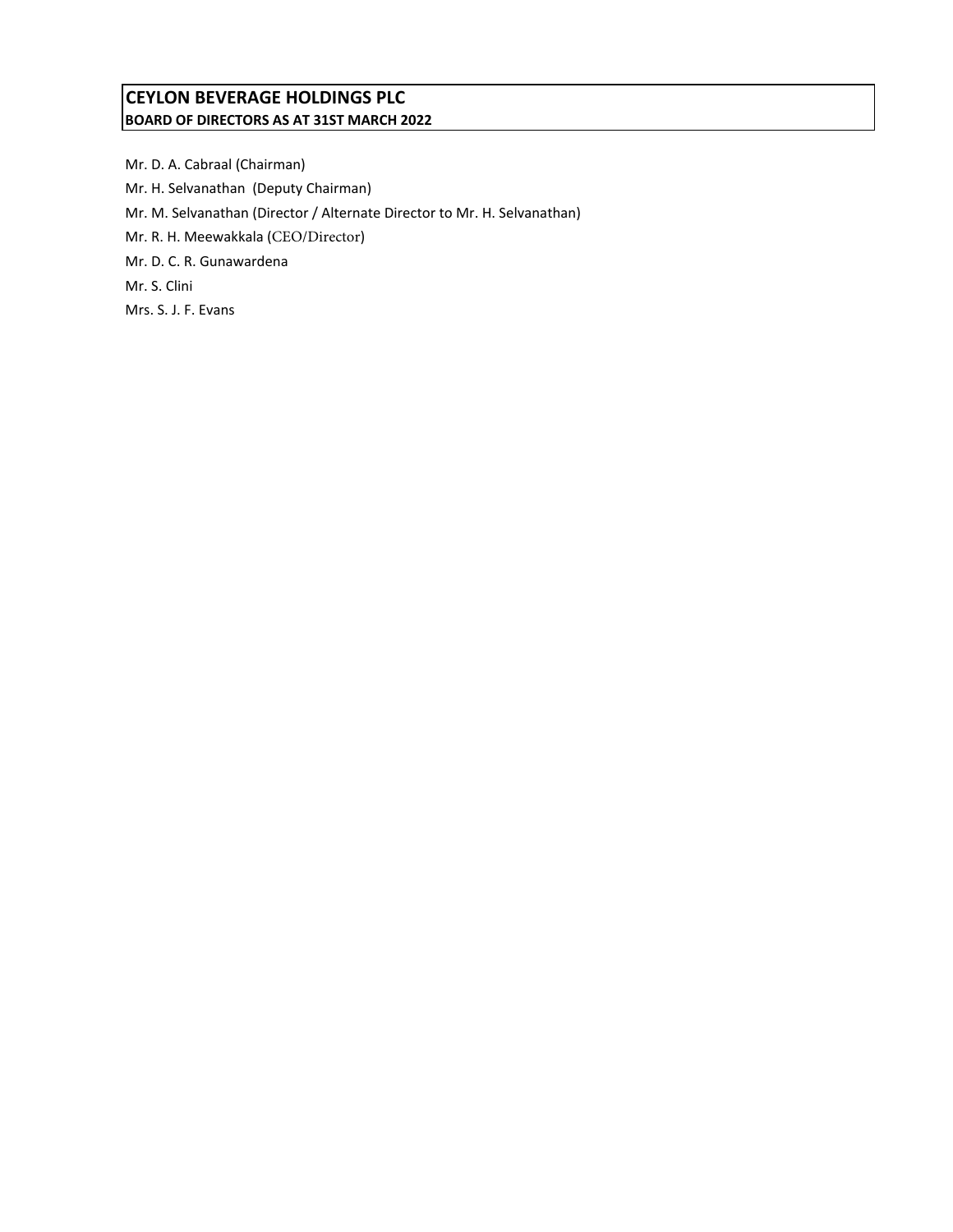| <b>CEYLON BEVERAGE HOLDINGS PLC</b>                  |                        |                        |                        |                        |  |
|------------------------------------------------------|------------------------|------------------------|------------------------|------------------------|--|
| <b>CONDENSED STATEMENT OF FINANCIAL POSITION</b>     |                        |                        |                        |                        |  |
|                                                      | Company                |                        | Group                  |                        |  |
| As at                                                | <b>31st March 2022</b> | <b>31st March 2021</b> | <b>31st March 2022</b> | <b>31st March 2021</b> |  |
| In Rs.'000s                                          |                        |                        |                        |                        |  |
| <b>ASSETS</b>                                        |                        |                        |                        |                        |  |
| <b>Non-current assets</b>                            |                        |                        |                        |                        |  |
| Property, plant & equipment                          |                        |                        | 20,574,458             | 18,869,754             |  |
| Investment properties                                | 647,100                | 486,870                | 647,100                | 486,870                |  |
| Right of use assets                                  |                        |                        | 207,281                | 239,149                |  |
| Intangible assets                                    |                        |                        | 819,545                | 1,289,652              |  |
| Deferred tax assets                                  |                        |                        | 1,548                  | 23,860                 |  |
| Investment in subsidiaries                           | 1,835,083              | 1,919,073              |                        |                        |  |
| <b>Total non-current assets</b>                      | 2,482,183              | 2,405,943              | 22,249,932             | 20,909,285             |  |
| <b>Current assets</b>                                |                        |                        |                        |                        |  |
| Inventories                                          |                        |                        | 4,537,111              | 3,721,062              |  |
| Trade & other receivables                            | 571                    | 621                    | 2,406,133              | 1,796,923              |  |
| Amounts due from related companies                   | 134,091                | 119,875                |                        |                        |  |
| Current tax assets                                   |                        |                        |                        | 2,477                  |  |
| Cash and cash equivalents                            | 28,375                 | 8,858                  | 13,114,311             | 9,701,006              |  |
| <b>Total current assets</b>                          | 163,037                | 129,354                | 20,057,555             | 15,221,468             |  |
| <b>Total assets</b>                                  | 2,645,220              | 2,535,297              | 42,307,487             | 36,130,753             |  |
| <b>EQUITY AND LIABILITIES</b>                        |                        |                        |                        |                        |  |
| <b>Equity</b>                                        |                        |                        |                        |                        |  |
| Stated capital                                       | 533,384                | 533,384                | 533,384                | 533,384                |  |
| Capital reserves                                     | 19,924                 | 19,924                 | 1,103,358              | 735,712                |  |
| Revenue reserves                                     | 1,492,565              | 1,349,237              | 8,720,708              | 7,290,140              |  |
| Equity attributable to equity holders of the Company | 2,045,873              | 1,902,545              | 10,357,450             | 8,559,236              |  |
| Non controlling interest                             |                        |                        | 9,515,171              | 8,104,994              |  |
| <b>Total equity</b>                                  | 2,045,873              | 1,902,545              | 19,872,621             | 16,664,230             |  |
| <b>Non-current liabilities</b>                       |                        |                        |                        |                        |  |
| Loans and borrowings                                 |                        |                        | 2,300,311              | 3,497,060              |  |
| Lease liabilities                                    |                        |                        | 196,109                | 218,088                |  |
| <b>Employee benefits</b>                             |                        |                        | 182,996                | 243,171                |  |
| Deferred tax liabilities                             | 31,584                 | 15,561                 | 5,260,140              | 5,106,713              |  |
| <b>Total non- current liabilities</b>                | 31,584                 | 15,561                 | 7,939,556              | 9,065,032              |  |
| <b>Current liabilities</b>                           |                        |                        |                        |                        |  |
| Trade and other payables                             | 20,524                 | 13,046                 | 3,492,710              | 1,998,429              |  |
| Amounts due to related companies                     | 337,741                | 378,151                | 155,757                | 122,828                |  |
| Refundable deposits                                  |                        | L,                     | 2,301,181              | 1,900,393              |  |
| Current tax liabilities                              | 37,891                 | 28,084                 | 3,163,706              | 2,414,089              |  |
| Loans and borrowings                                 |                        | 25,063                 | 3,347,696              | 1,893,727              |  |
| Lease liabilities                                    |                        |                        | 57,499                 | 57,233                 |  |
| Bank overdraft                                       | 171,607                | 172,847                | 1,976,761              | 2,014,792              |  |
| <b>Total current liabilities</b>                     | 567,763                | 617,191                | 14,495,310             | 10,401,491             |  |
| <b>Total liabilities</b>                             | 599,347                | 632,752                | 22,434,866             | 19,466,523             |  |
| <b>Total equity and liabilities</b>                  | 2,645,220              | 2,535,297              | 42,307,487             | 36,130,753             |  |
| Net assets per ordinary share (Rs.)                  | 97.48                  | 90.65                  | 493.49                 | 407.82                 |  |

Unaudited Financial Statements for the period ended 31st March 2022.

These financial statements are in compliance with the requirements of the Companies Act No. 07 of 2007.

(Sgd.) D.R.P. Goonetilleke Head of Finance

The Board of Directors are responsible for the preparation and presentation of these Financial Statements.

Approved and signed on behalf of the Managers Approved and signed on behalf of the Board

(Sgd.) (Sgd.) (Sgd.) V. R. Wijesinghe M.Selvanathan R.H. Meewakkala Director Director Director Carsons Management Services (Private) Ltd. 12th May 2022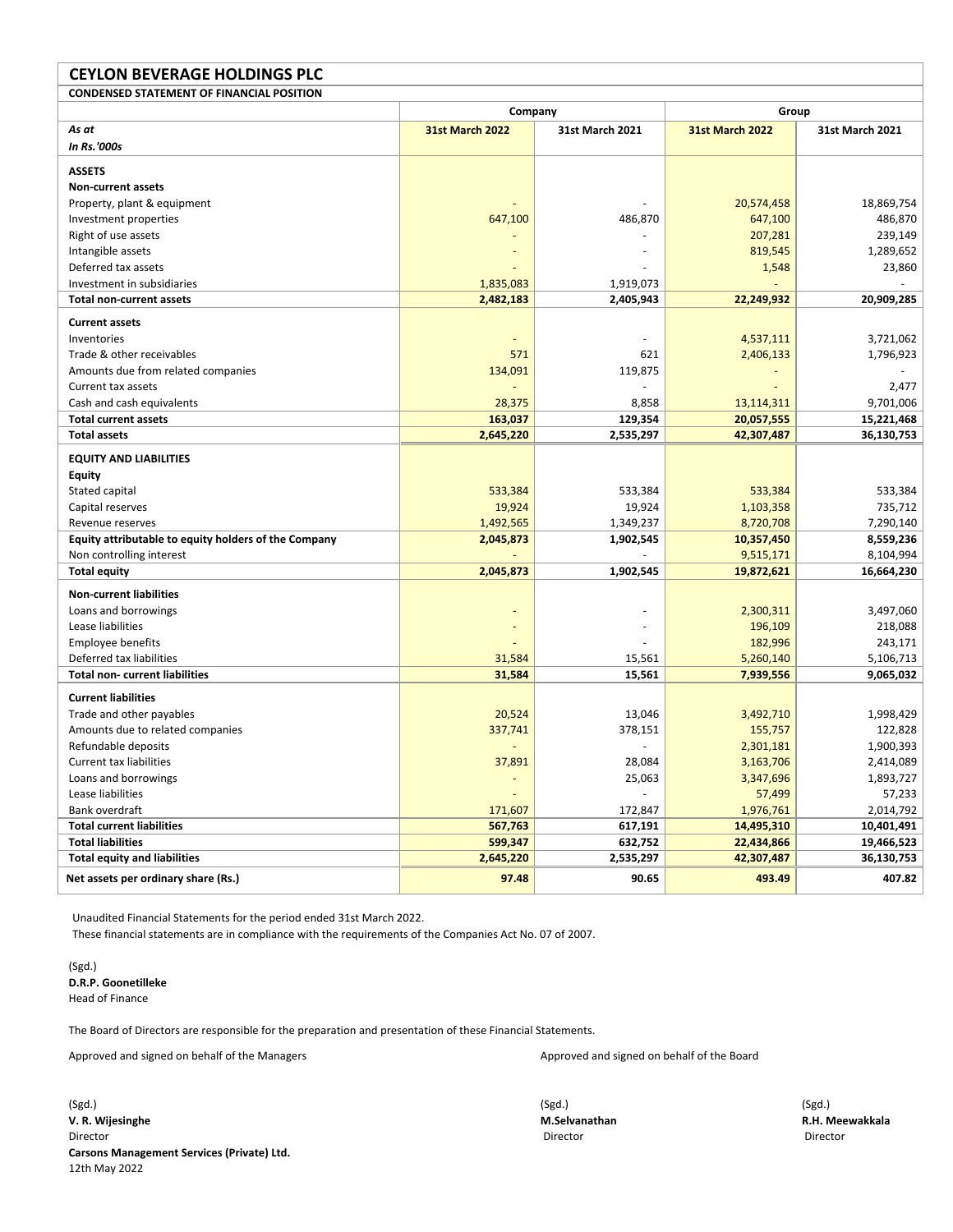CONDENSED STATEMENT OF PROFIT OR LOSS AND OTHER COMPREHENSIVE INCOME - COMPANY

|                                                                       |           | <b>Quarter Ended</b> |                          |            |           |                |
|-----------------------------------------------------------------------|-----------|----------------------|--------------------------|------------|-----------|----------------|
| As at                                                                 | 31-Mar-22 | 31-Mar-21            | Change %                 | 31-Mar-22  | 31-Mar-21 | Change %       |
| In Rs.'000s                                                           |           |                      |                          |            |           |                |
| Revenue                                                               | 54,732    | 48,045               | 14                       | 935,862    | 494,525   | 89             |
| Cost of sales                                                         |           |                      | $\overline{\phantom{a}}$ |            |           |                |
| Gross profit                                                          | 54,732    | 48,045               | 14                       | 935,862    | 494,525   | 89             |
| Net gains arising from changes in fair value of investment properties | 160,230   |                      | $\overline{\phantom{a}}$ | 160,230    |           | $\blacksquare$ |
|                                                                       | 214,962   | 48,045               | 347                      | 1,096,092  | 494,525   | 122            |
| Administrative expenses                                               | (15,890)  | (3,863)              | 311                      | (27, 561)  | (21, 944) | 26             |
| Impairment of investments in subsidiaries                             | (83,989)  | (45, 199)            | 86                       | (83,989)   | (45, 199) | 86             |
| <b>Profit before finance cost</b>                                     | 115,083   | (1,017)              | (11, 416)                | 984,542    | 427,382   | 130            |
| Finance income                                                        | 2,594     | 1,605                | 62                       | 8,220      | 7,020     | 17             |
| Finance costs                                                         | (9, 474)  | (8, 435)             | 12                       | (34, 554)  | (39, 100) | (12)           |
| <b>Net finance costs</b>                                              | (6,880)   | (6,830)              |                          | (26, 334)  | (32,080)  | (18)           |
| <b>Profit before taxation</b>                                         | 108,203   | (7, 847)             | (1, 479)                 | 958,208    | 395,302   | 142            |
| Income tax expenses                                                   | (11, 843) | (10,018)             | 18                       | (144, 561) | (77, 750) | 86             |
| Deferred taxation                                                     | (16, 023) |                      |                          | (16,023)   |           |                |
| <b>Profit after taxation</b>                                          | 80,337    | (17, 865)            | (550)                    | 797,624    | 317,552   | 151            |
| Earnings per ordinary share (Rs.)                                     | 3.83      | (0.85)               |                          | 38.00      | 15.13     |                |

Unaudited Financial Statements for the period ended 31st March 2022.

Figures in brackets indicate deductions.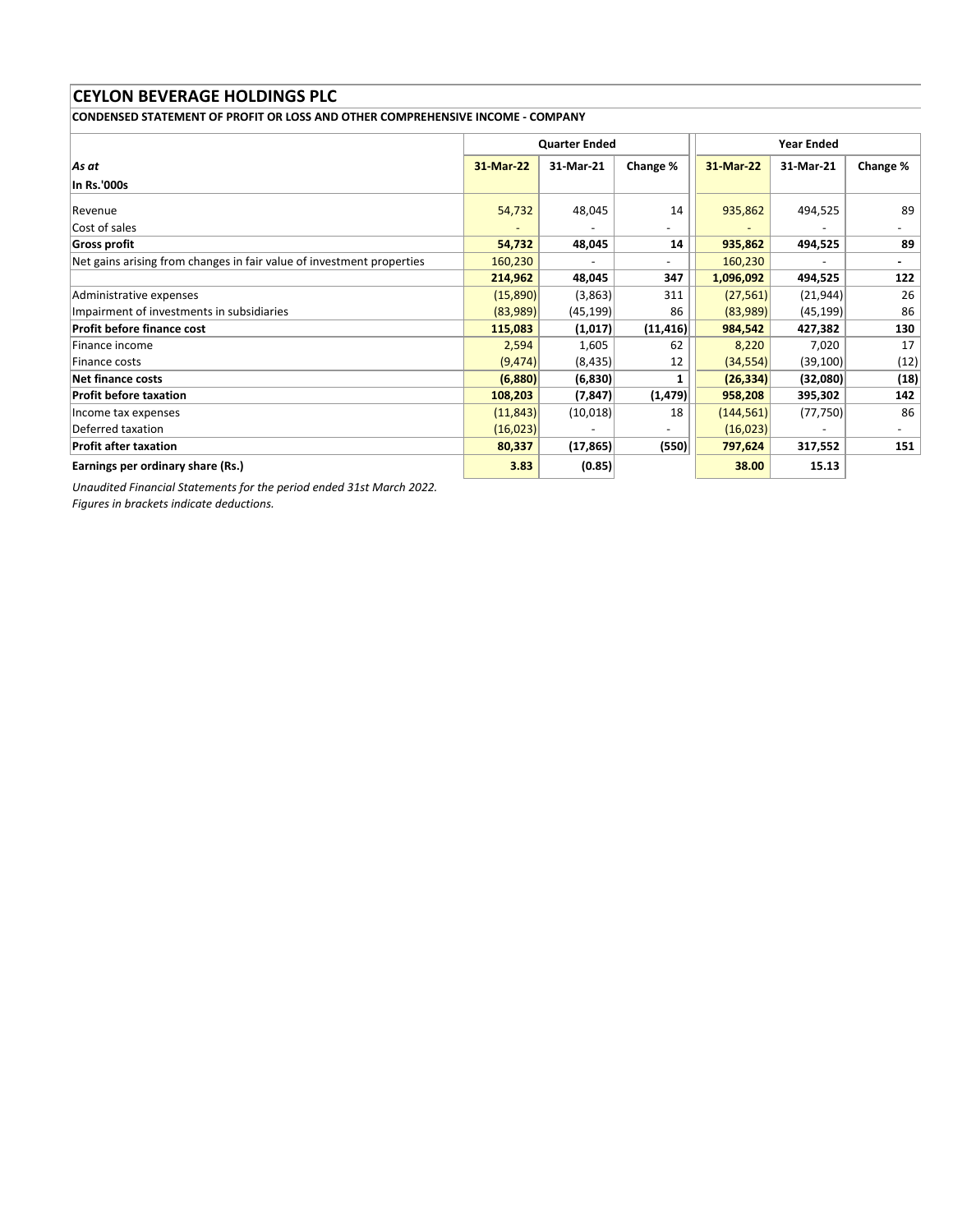CONDENSED STATEMENT OF PROFIT OR LOSS AND OTHER COMPREHENSIVE INCOME - GROUP

| 31-Mar-22  | 31-Mar-21                                                             | Change %                        | 31-Mar-22                                                                                                              | 31-Mar-21                           | Change %                                    |
|------------|-----------------------------------------------------------------------|---------------------------------|------------------------------------------------------------------------------------------------------------------------|-------------------------------------|---------------------------------------------|
|            |                                                                       |                                 |                                                                                                                        |                                     |                                             |
|            |                                                                       |                                 |                                                                                                                        |                                     |                                             |
| 19,435,448 | 15,146,065                                                            | 28                              | 60,211,220                                                                                                             | 51,172,154                          | 18                                          |
|            |                                                                       | 31                              | (47, 833, 437)                                                                                                         | (40, 665, 744)                      | 18                                          |
| 3,978,476  | 3,328,367                                                             | 20                              | 12,377,783                                                                                                             | 10,506,410                          | 18                                          |
| 160,230    |                                                                       |                                 | 160,230                                                                                                                |                                     |                                             |
| 60,202     | 243,138                                                               | (75)                            | 193,922                                                                                                                | 343,869                             | (44)                                        |
| 4,198,908  | 3,571,505                                                             | 18                              | 12,731,935                                                                                                             | 10,850,279                          | 17                                          |
|            |                                                                       | 35                              | (3,513,337)                                                                                                            | (2,907,551)                         | 21                                          |
| (640, 689) |                                                                       | $\overline{2}$                  | (2,366,434)                                                                                                            | (1,898,861)                         | 25                                          |
| (198, 845) |                                                                       | (45)                            | (676, 286)                                                                                                             | (722,065)                           | (6)                                         |
| (463, 578) |                                                                       | 3                               | (463, 578)                                                                                                             | (449, 084)                          | 3                                           |
| 1,705,233  | 1,253,676                                                             | 36                              | 5,712,300                                                                                                              | 4,872,718                           | 17                                          |
| 200,862    | 117,086                                                               | 72                              | 627,596                                                                                                                | 664,193                             | (6)                                         |
| 306,105    |                                                                       | (258)                           | (454, 720)                                                                                                             | (1, 252, 404)                       | (64)                                        |
| 506,967    |                                                                       | (762)                           | 172,876                                                                                                                | (588, 211)                          | (129)                                       |
| 2,212,200  | 1,177,048                                                             | 88                              | 5,885,176                                                                                                              | 4,284,507                           | 37                                          |
|            |                                                                       | 45                              | (2,375,031)                                                                                                            | (1,893,757)                         | 25                                          |
| 174,855    | 20,684                                                                | 745                             | 311,653                                                                                                                | 43,747                              | 612                                         |
| 1,435,641  | 542,652                                                               | 165                             | 3,821,798                                                                                                              | 2,434,497                           | 57                                          |
|            |                                                                       |                                 |                                                                                                                        |                                     |                                             |
|            |                                                                       |                                 |                                                                                                                        |                                     |                                             |
|            |                                                                       |                                 |                                                                                                                        |                                     |                                             |
| 45,763     | 1,119                                                                 | 3,990                           | 45,763                                                                                                                 | 1,119                               | 3,990                                       |
| (18, 305)  |                                                                       | 3,995                           | (18, 305)                                                                                                              | (447)                               | 3,995                                       |
| 1,172,713  |                                                                       |                                 | 1,172,713                                                                                                              |                                     |                                             |
| (469,085)  | $\overline{\phantom{a}}$                                              | $\overline{\phantom{a}}$        | (469,085)                                                                                                              | $\overline{a}$                      | $\overline{\phantom{a}}$                    |
| 731,086    | 672                                                                   | 108,693                         | 731,086                                                                                                                | 672                                 | 108,693                                     |
| 2,166,727  | 543,324                                                               | 299                             | 4,552,884                                                                                                              | 2,435,169                           | 87                                          |
|            |                                                                       |                                 |                                                                                                                        |                                     |                                             |
|            |                                                                       |                                 |                                                                                                                        |                                     |                                             |
|            |                                                                       |                                 |                                                                                                                        |                                     |                                             |
| 820,672    | 290,449                                                               | 183                             | 2,070,278                                                                                                              | 1,254,549                           | 65                                          |
|            | 252,203                                                               | 144                             |                                                                                                                        |                                     | 48                                          |
|            |                                                                       | 165                             |                                                                                                                        |                                     | 57                                          |
|            |                                                                       |                                 |                                                                                                                        |                                     |                                             |
|            |                                                                       |                                 |                                                                                                                        |                                     |                                             |
| 1,202,664  | 290,800                                                               | 314                             | 2,452,270                                                                                                              | 1,254,900                           | 95                                          |
| 964,063    | 252,524                                                               | 282                             | 2,100,614                                                                                                              | 1,180,269                           | 78                                          |
| 2,166,727  | 543,324                                                               | 299                             |                                                                                                                        | 2,435,169                           | 87                                          |
| 39.10      | 13.84                                                                 |                                 | 98.64                                                                                                                  | 59.77                               |                                             |
|            | (15, 456, 972)<br>(1, 190, 563)<br>(951, 414)<br>614,969<br>1,435,641 | <b>Quarter Ended</b><br>542,652 | (11, 817, 698)<br>(879, 346)<br>(627, 436)<br>(361, 963)<br>(449,084)<br>(193, 714)<br>(76, 628)<br>(655,080)<br>(447) | 1,751,520<br>3,821,798<br>4,552,884 | <b>Year Ended</b><br>1,179,948<br>2,434,497 |

Unaudited Financial Statements for the period ended 31st March 2022. Figures in brackets indicate deductions.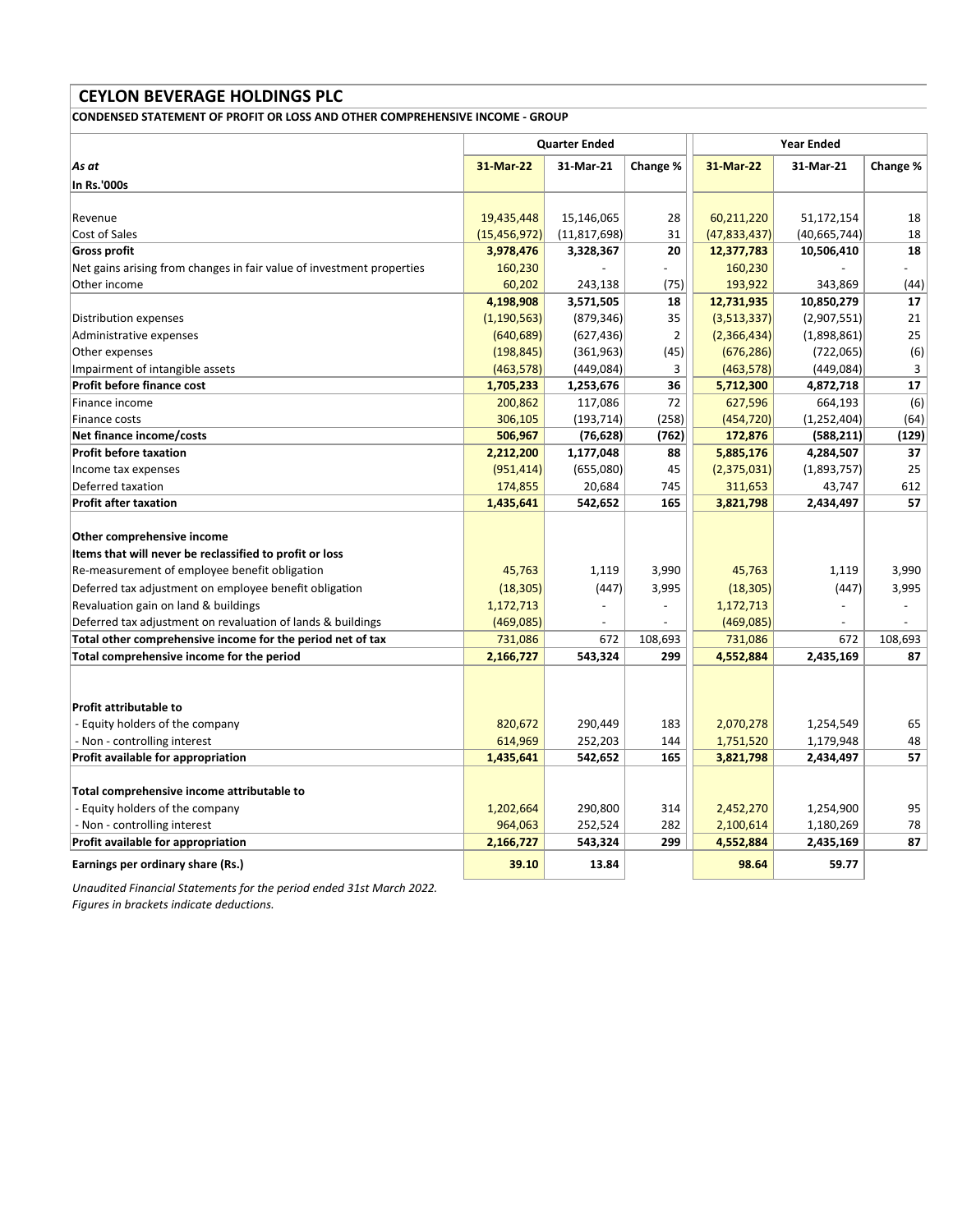| <b>CONDENSED STATEMENTS OF CHANGES IN EQUITY</b>      |                       |                        |                            |                                              |                                              |            |                          |                         |
|-------------------------------------------------------|-----------------------|------------------------|----------------------------|----------------------------------------------|----------------------------------------------|------------|--------------------------|-------------------------|
| In Rs.'000s                                           |                       |                        |                            | Attributable to equity holders of the parent |                                              |            | Non-                     | <b>Total equity</b>     |
|                                                       | <b>Stated capital</b> | Revaluation<br>reserve | General capital<br>reserve | <b>Revenue reserves</b><br>fair value        | <b>Revenue reserves</b><br>retained earnings | Total      | controlling<br>interests |                         |
| <b>COMPANY</b>                                        |                       |                        |                            |                                              |                                              |            |                          |                         |
| Balance as at 1st April 2020                          | 533,384               | 14,148                 | 5,776                      | 457,020                                      | 861,215                                      | 1,871,543  |                          | 1,871,543               |
| Total comprehensive income                            |                       |                        |                            |                                              |                                              |            |                          |                         |
| Profit for the period                                 |                       |                        |                            |                                              | 317,552                                      | 317,552    |                          | 317,552                 |
| Total comprehensive loss for the period               |                       |                        |                            |                                              | 317,552                                      | 317,552    |                          | 317,552                 |
|                                                       |                       |                        |                            |                                              |                                              |            |                          |                         |
| Transactions with owners, recorded directly in equity |                       |                        |                            |                                              |                                              |            |                          |                         |
| contribution by and distribution to owners            |                       |                        |                            |                                              |                                              |            |                          |                         |
| Forfeiture of unclaimed dividends                     |                       |                        |                            |                                              | 987                                          | 987        |                          | 987                     |
| Dividends                                             |                       |                        |                            |                                              | (287, 537)                                   | (287, 537) |                          | (287, 537)              |
| Balance as at 31st March 2021                         | 533,384               | 14,148                 | 5,776                      | 457,020                                      | 892,217                                      | 1,902,545  |                          | 1,902,545               |
|                                                       |                       |                        |                            |                                              |                                              |            |                          |                         |
| Balance as at 1st April 2021                          | 533,384               | 14,148                 | 5,776                      | 457,020                                      | 892,217                                      | 1,902,545  |                          | 1,902,545               |
| Total comprehensive income                            |                       |                        |                            |                                              |                                              |            |                          |                         |
| Profit for the period                                 |                       |                        |                            | 160,230                                      | 637,394                                      | 797,624    |                          | 797,624                 |
| Transfers                                             |                       | (14, 148)              | 14,148                     |                                              |                                              |            |                          |                         |
| Total comprehensive income for the period             |                       | (14, 148)              | 14,148                     | 160,230                                      | 637,394                                      | 797,624    |                          | 797,624                 |
|                                                       |                       |                        |                            |                                              |                                              |            |                          |                         |
| Transactions with owners, recorded directly in equity |                       |                        |                            |                                              |                                              |            |                          |                         |
| contribution by and distribution to owners            |                       |                        |                            |                                              |                                              |            |                          |                         |
| Forfeiture of unclaimed dividends                     |                       |                        |                            |                                              | 1,162                                        | 1,162      |                          | 1,162                   |
| <b>Dividends</b><br>Balance as at 31st March 2022     | 533,384               | ÷                      | 19,924                     |                                              | (655, 458)                                   | (655, 458) | ÷.                       | (655, 458)<br>2,045,873 |
|                                                       |                       |                        |                            | 617,250                                      | 875,315                                      | 2,045,873  |                          |                         |
| <b>GROUP</b>                                          |                       |                        |                            |                                              |                                              |            |                          |                         |
| Balance as at 1st April 2020                          | 533,384               | 729,936                | 5,776                      | 457,020                                      | 5,864,770                                    | 7,590,886  | 7,230,325                | 14,821,211              |
| Total comprehensive income                            |                       |                        |                            |                                              |                                              |            |                          |                         |
| Profit for the period                                 |                       |                        |                            |                                              | 1,254,549                                    | 1,254,549  | 1,179,948                | 2,434,497               |
| Other comprehensive income for the period             |                       |                        | ÷.                         |                                              | 351                                          | 351        | 321                      | 672                     |
| Total comprehensive income for the period             | $\sim$                | $\overline{a}$         | ÷                          | ä,                                           | 1,254,900                                    | 1,254,900  | 1,180,269                | 2,435,169               |
| Transactions with owners, recorded directly in equity |                       |                        |                            |                                              |                                              |            |                          |                         |
| contribution by and distribution to owners            |                       |                        |                            |                                              |                                              |            |                          |                         |
| Forfeiture of unclaimed dividends                     |                       |                        |                            |                                              | 987                                          | 987        |                          | 987                     |
| Dividends                                             |                       |                        |                            |                                              | (287, 537)                                   | (287, 537) | (305,600)                | (593, 137)              |
| Balance as at 31st March 2021                         | 533,384               | 729,936                | 5,776                      | 457,020                                      | 6,833,120                                    | 8,559,236  | 8,104,994                | 16,664,230              |
| Balance as at 1st April 2021                          | 533,384               | 729,936                | 5,776                      | 457,020                                      | 6,833,120                                    | 8,559,236  | 8,104,994                | 16,664,230              |
| Total comprehensive income                            |                       |                        |                            |                                              |                                              |            |                          |                         |
| Profit for the period                                 |                       |                        |                            | 160,230                                      | 1,910,048                                    | 2,070,278  | 1,751,520                | 3,821,798               |
| Other comprehensive income for the period             |                       | 367,646                |                            | ä,                                           | 14,346                                       | 381,992    | 349,094                  | 731,086                 |
| Transfers                                             |                       | (14, 148)              | 14,148                     |                                              |                                              |            |                          |                         |
| Total comprehensive income for the period             | $\sim$                | 353,498                | 14,148                     | 160,230                                      | 1,924,394                                    | 2,452,270  | 2,100,614                | 4,552,884               |
| Transactions with owners, recorded directly in equity |                       |                        |                            |                                              |                                              |            |                          |                         |
| contribution by and distribution to owners            |                       |                        |                            |                                              |                                              |            |                          |                         |
| Forfeiture of unclaimed dividends                     |                       |                        |                            |                                              | 1,402                                        | 1,402      | 219                      | 1,621                   |
| Dividends                                             |                       |                        |                            |                                              | (655, 458)                                   | (655, 458) | (690, 656)               | (1,346,114)             |
| Balance as at 31st March 2022                         | 533,384               | 1,083,434              | 19,924                     | 617,250                                      | 8,103,458                                    | 10,357,450 | 9,515,171                | 19,872,621              |
|                                                       |                       |                        |                            |                                              |                                              |            |                          |                         |

Unaudited Financial Statements for the period ended 31st March 2022.

Figures in brackets indicate deductions.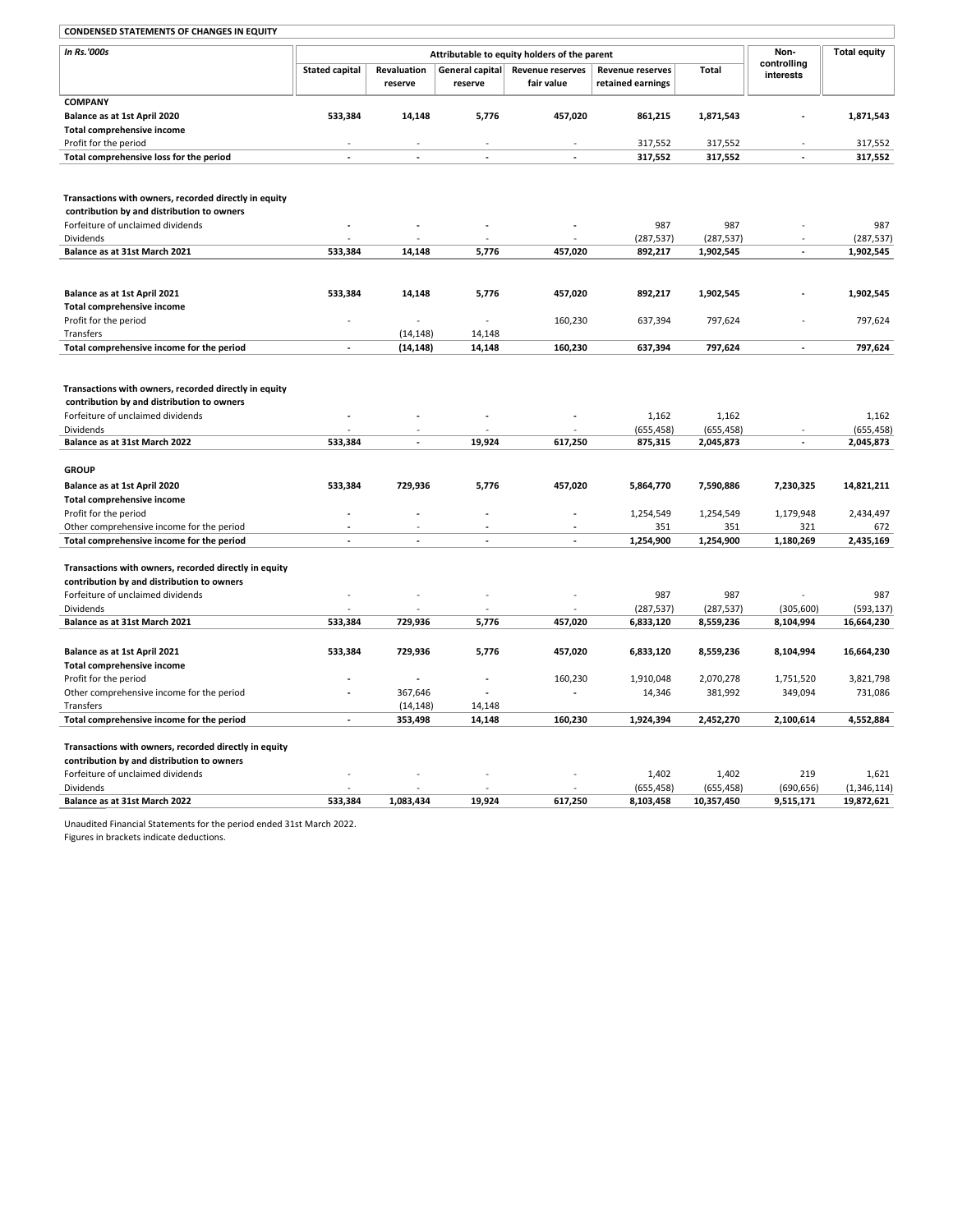## CONDENSED STATEMENT OF CASH FLOWS

| For the period ended                                                               | Company<br>31-Mar-22 |                          | Group<br>31-Mar-21<br>31-Mar-22 |                |  |
|------------------------------------------------------------------------------------|----------------------|--------------------------|---------------------------------|----------------|--|
| <b>In Rs.'000s</b>                                                                 |                      |                          |                                 | 31-Mar-21      |  |
| Cash flows from operating activities                                               |                      |                          |                                 |                |  |
| <b>Profit before taxation</b>                                                      | 958,208              | 395,302                  | 5,885,176                       | 4,284,507      |  |
| Adjustments for:                                                                   |                      |                          |                                 |                |  |
| Finance costs (excluding exchange gain/loss)                                       | 34,554               | 39,100                   | 1,062,092                       | 1,298,247      |  |
| Depreciation on right of use assets                                                |                      |                          | 70,156                          | 77,793         |  |
| Gain on de recognition of right of use assets                                      |                      |                          | (715)                           | (7, 106)       |  |
| Depreciation on property, plant & equipment                                        |                      | 155                      | 1,532,987                       | 1,319,131      |  |
| Amortisation of intangible assets                                                  |                      |                          | 12,360                          | 7,437          |  |
| Net Inventory provisions/(reversals)                                               |                      |                          | (10, 315)                       | 1,096          |  |
| Provision for retirement benefit obligations                                       |                      |                          | 14,847                          | 43,030         |  |
| Impairment of property plant & equipment                                           |                      |                          |                                 | 160,258        |  |
| Impairment of intangible assets                                                    |                      |                          | 463,578                         | 449,084        |  |
| Impairment of doubtful debtors                                                     |                      |                          |                                 | 2,082          |  |
| Impairment of investments                                                          | 83,989               | 45,199                   |                                 |                |  |
| Finance income                                                                     | (8, 220)             | (7,020)                  | (627, 596)                      | (664, 193)     |  |
| Net gain arising from changes in fair value of investment properties               | (160, 230)           |                          | (160, 230)                      |                |  |
| Loss on disposal of property, plant & equipment                                    |                      |                          | 13,896                          | 21,011         |  |
| Loss on disposal of intangible asset                                               |                      |                          | 1,626                           |                |  |
| ESC write off                                                                      |                      |                          | 5,804                           | 30,670         |  |
| Deposits written back during the year                                              |                      |                          |                                 | (168,072)      |  |
| Lease interest expenses                                                            |                      |                          | 36,773                          | 48,298         |  |
| Unrealized exchange gain                                                           |                      |                          | (30, 344)                       | (45, 535)      |  |
| Operating cash flow before working capital changes                                 | 908,301              | 472,736                  | 8,270,095                       | 6,857,738      |  |
| (Increase)/decrease in inventories                                                 |                      |                          | (805, 734)                      | (678, 466)     |  |
| (Increase)/decrease in trade & other receivables                                   | 54                   | 17,640                   | (615,010)                       | 51,324         |  |
| (Increase)/decrease in amounts due from related companies                          | (5,996)              | (13,946)                 |                                 | 6,500          |  |
| Increase/(decrease) in amounts due to related companies                            | (59, 852)            | (149, 043)               | 32,929                          | 15,080         |  |
| Increase/(decrease) in tax payables/receivable                                     |                      |                          | 525,126                         | 1,770,600      |  |
| Increase/(decrease) in trade & other payables                                      | 293                  | (1,588)                  | 1,485,907                       | 218,079        |  |
| Cash generated from operations                                                     | 842,800              | 325,799                  | 8,893,313                       | 8,240,855      |  |
| Finance expenses paid                                                              | (15, 112)            | (13, 366)                | (990, 227)                      | (1, 178, 119)  |  |
| Tax paid                                                                           | (134, 754)           | (65, 253)                | (2, 148, 065)                   | (1,368,102)    |  |
| Retirement benefits paid                                                           |                      |                          | (29, 259)                       | (6,073)        |  |
| Net cash generated from operating activities                                       | 692,934              | 247,180                  | 5,725,762                       | 5,688,561      |  |
| Cash flows from investing activities                                               |                      |                          |                                 |                |  |
| Purchase and construction of property, plant & equipment                           |                      |                          | (2,092,879)                     | (1, 161, 207)  |  |
|                                                                                    |                      |                          |                                 |                |  |
| Purchase of intangible assets<br>Proceeds from sale of property, plant & equipment |                      |                          | (7, 457)                        | (27, 196)      |  |
| Agent deposits received                                                            |                      |                          | 14,005<br>400,788               | 366,291        |  |
| Interest received                                                                  |                      |                          | 627,596                         | 664,193        |  |
| Net cash (used in)/generated from investing activities                             |                      | $\overline{\phantom{a}}$ | (1,057,947)                     | (157, 919)     |  |
|                                                                                    |                      |                          |                                 |                |  |
| Cash flows from financing activities                                               |                      |                          |                                 |                |  |
| Proceeds from loans & borrowings                                                   |                      |                          | 2,000,000                       | 3,000,000      |  |
| Repayment of loans & borrowings                                                    | (25,000)             | (30,000)                 | (1,784,300)                     | (10, 330, 300) |  |
| Repayment of lease rentals                                                         |                      |                          | (96,060)                        | (103, 523)     |  |
| Forfeiture of unclaimed dividends                                                  | 1,162                | 987                      | 1,621                           | 987            |  |
| Dividends paid net of tax                                                          | (648, 339)           | (288, 524)               | (1, 337, 740)                   | (593, 147)     |  |
| Net cash (used in)/generated from financing activities                             | (672, 177)           | (317, 537)               | (1,216,479)                     | (8,025,983)    |  |
| Net increase/(decrease) in cash & cash equivalents                                 | 20,757               | (70, 357)                | 3,451,336                       | (2,495,341)    |  |
| Cash & cash equivalents at the beginning of the year                               | (163,989)            | (93, 632)                | 7,686,214                       | 10,181,555     |  |
| Cash & cash equivalents at the end of the period                                   | (143, 232)           | (163,989)                | 11,137,550                      | 7,686,214      |  |
| Analysis of cash and cash equivalents                                              |                      |                          |                                 |                |  |
| Cash and cash equivalents                                                          | 28,375               | 8,858                    | 13,114,311                      | 9,701,006      |  |
| Bank overdraft                                                                     | (171, 607)           | (172, 847)               | (1,976,761)                     | (2,014,792)    |  |
|                                                                                    | (143, 232)           | (163,989)                | 11,137,550                      | 7,686,214      |  |

Unaudited Financial Statements for the period ended 31st March 2022. Figures in brackets indicate deductions.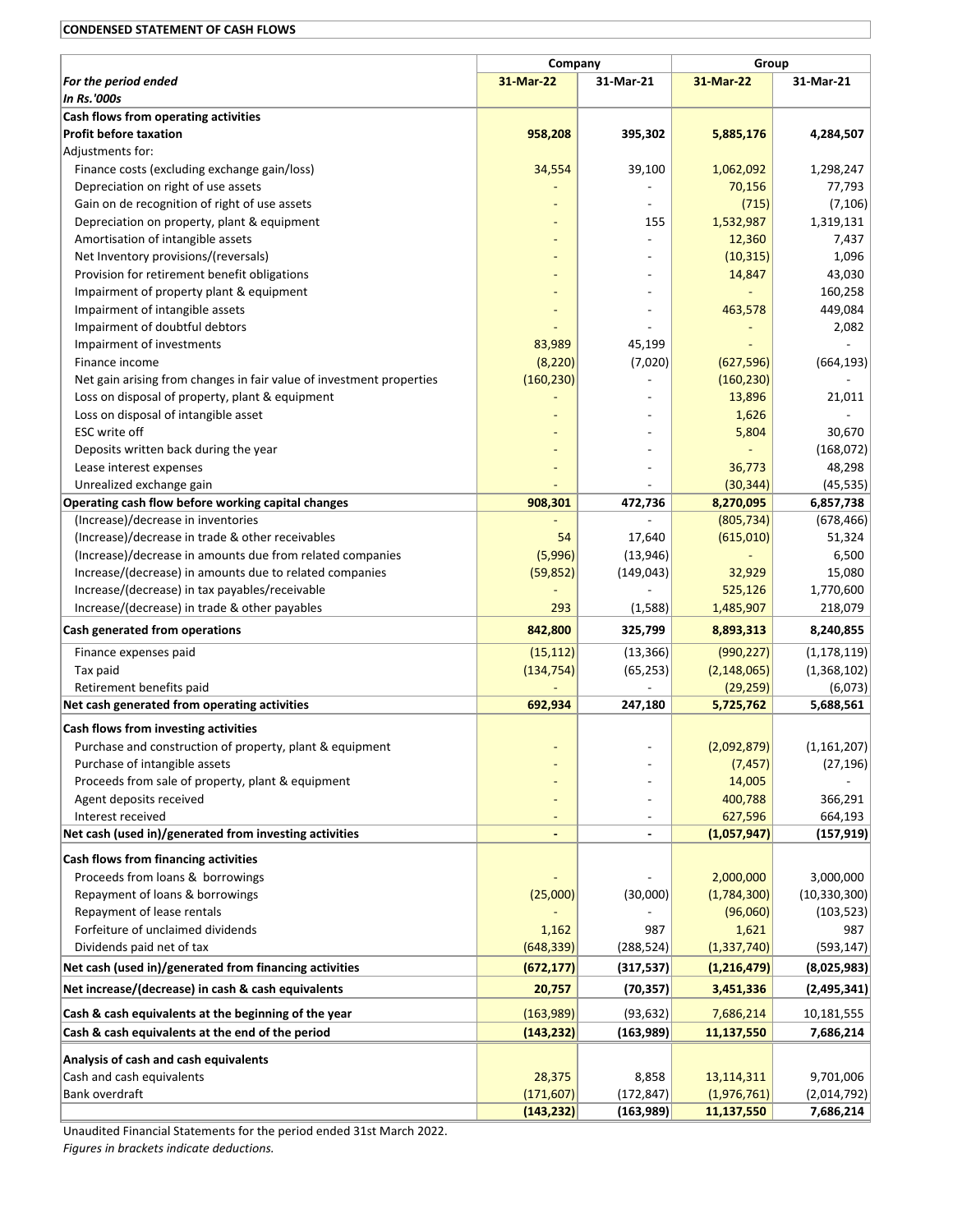### CEYLON BEVERAGE HOLDINGS PLC NOTES TO THE INTERIM CONDENSED FINANCIAL STATEMENTS

#### 1 CORPORATE INFORMATION

Ceylon Beverage Holdings PLC is a public limited liability Company incorporated and domiciled in Sri Lanka and listed on the Colombo Stock Exchange. The parent company of Ceylon Beverage Holdings PLC is Carson Cumberbatch PLC "(CCPLC)" and the ultimate parent company is Bukit Darah PLC. The registered office of the Company is situated at No 61, Janadhipathi Mawatha, Colombo 01 and the principal place of business is situated at No 254, Colombo Road, Biyagama.

The Interim Consolidated Financial Statements comprise of the Company and its subsidiaries (together referred to as the "Group" and individually Group entities). The Subsidiaries of the Company are set out below.

| <b>Subsidiary</b>                | <b>Controlling interest</b> | <b>Note</b>                                  |
|----------------------------------|-----------------------------|----------------------------------------------|
| Lion Brewery (Ceylon) PLC        | 52.25%                      | "LBCPLC"                                     |
| Pubs 'N Places (Private) Limited | 99.9%                       |                                              |
| Retail Spaces (Private) Limited  | 100%                        |                                              |
| Luxury Brands (Private) Limited  | 100%                        |                                              |
| Pearl Springs (Private) Limited  | 52.25%                      | "PSPL", wholly owned subsidiary of "LBCPLC"  |
| Millers Brewery Limited          | 52.25%                      | wholly owned subsidiary Subsidiary of "PSPL" |

The principal activities of the Group is brewing and marketing of high quality beers for both local & export markets and retailing of beer & alcohol products locally through its owned/managed wine shops & pubs.The Group is also engaged in the import & marketing of globally renowned high quality beer and spirits brands.

### 2 BASIS OF PREPARATION

#### 2.1 Statement of Compliance

The interim condensed Financial Statements of the Company and Group have been prepared in accordance with Sri Lanka Accounting Standard - LKAS 34 (Interim Financial Reporting). This Interim Financial Statement should be read in conjunction with the Annual Financial Statements for the year ended 31st March 2021 including the changes to accounting policies as a result of adapting to Sri Lanka Financial Reporting Standards(" SLFRSs/LKASs ").

### 2.2 Basis of measurement

2.2.1 The interim condensed Financial Statements have been prepared on the historical cost basis and applied consistently with no adjustments being made for inflationary factors affecting the financial statements, except for the following;

- Freehold Land and buildings are measured at cost at the time of acquisition and construction and subsequently at revalued amounts, which are the fair values at the date of revaluation less accumulated depreciation and impairment losses, if any. - Employee benefits are measured at present value of the obligation.

2.2.2 The tax liability arising from the Surcharge Tax Act No: 14 of 2022 has been accounted as recommended by the Statement of Alternative Treatment (SoAT) issued by the Institute of Chartered Accountants of Sri Lanka as disclosed under the note 8.

#### 2.3 Functional Currency and Presentation Currency

All values presented in the Financial Statements are in Sri Lankan Rupees Thousands (Rs.'000s) which is the Group's functional currency, unless otherwise indicated.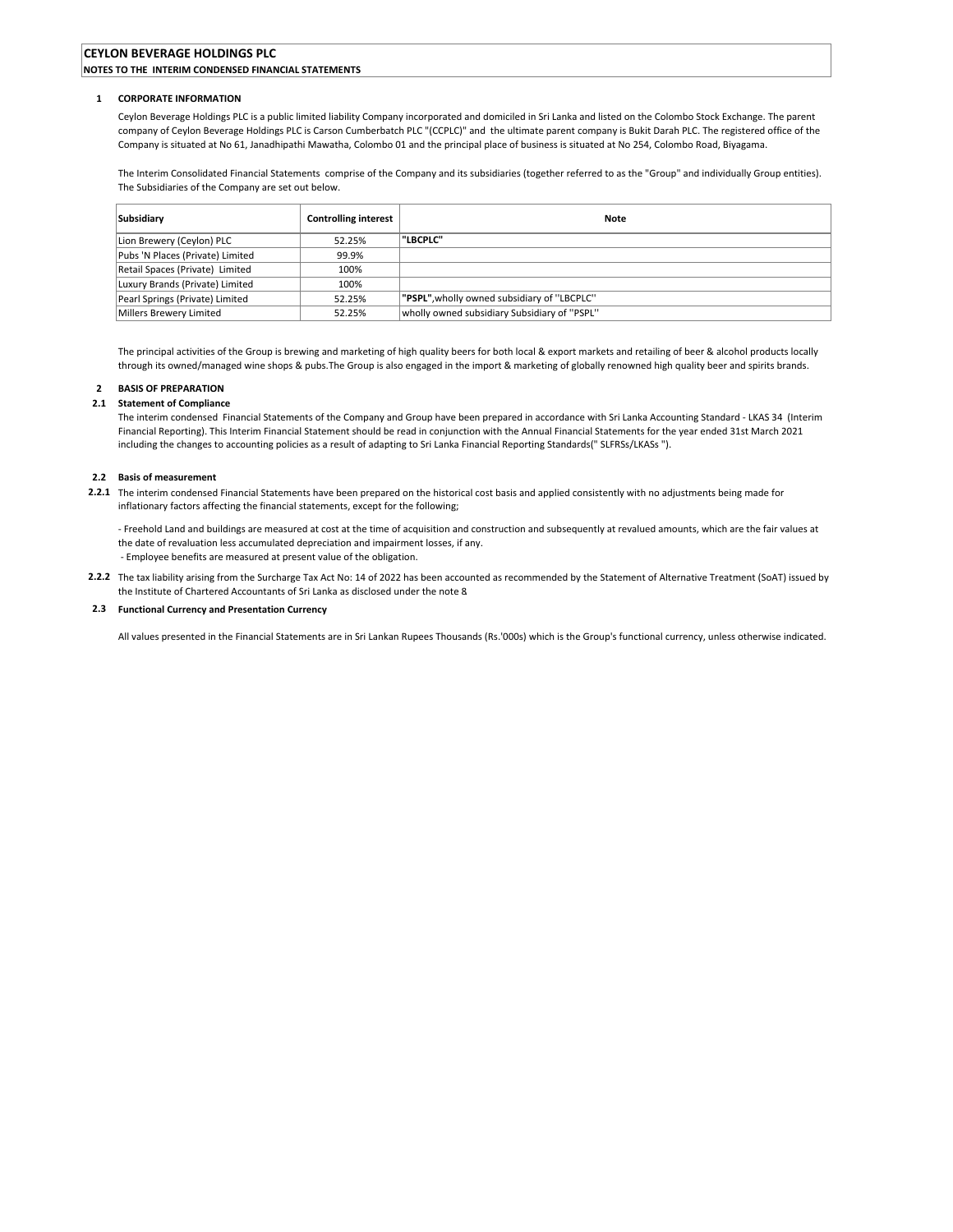#### NOTES TO THE INTERIM CONDENSED FINANCIAL STATEMENTS

#### 3 FINANCIAL COMMITMENTS AND CONTINGENT LIABILITIES

#### 3.1 Financial Commitments

#### Lion Brewery (Ceylon) PLC

Document credits established for foreign purchases of the company as at 31st March 2022 amounts to Rs. 2,703,598,404/- (2021 - Rs. 2,360,499,818/-)

#### 3.2 Capital Commitments

#### Lion Brewery (Ceylon) PLC

Capital expenditure committed by the "LBCPLC" for which a provision has not been made in the Financial Statements amounts to Rs. 893,574,836/- at 31st March 2022 (2021 - Rs. 89,297,680/-)

### 3.3 Contingencies

Following legal matters are outstanding against the Group and no provision has been made in the Financial Statements in this regard.

#### (i) Company

In 2008 the Customs Department instituted a prosecution in the Fort Magistrate's Court (MC) in Case No. S/65898/07/B against the Company and its Directors for the recovery of Rs. 48,121,634/29 comprising of Rs.23,062,080/43 being the amount of Excise (Special Provision) Duty (the 'duty') purportedly in arrears during the period 1998/IVq to 2001/IIIq and Rs.25,059,553/86 as its penalty. The Company and the Directors filed an application for Writ in the Court of Appeal (CA) to quash the Certificate of Excise Duty in Default issued by the Director General of Customs and Excise Duty and obtained a Stay Order in respect of the proceedings of the Fort MC Case. A sum of Rs. 23,062,080/43 being the duty amount in dispute was paid to Sri Lanka Customs by the Company as required before submitting its appeal. Subsequently the CA Application was dismissed and the Company appealed against the Order to the Supreme Court and was granted Special Leave to Appeal by the Court. The Court also ordered the staying of all further proceedings in the MC Case until final hearing and determination of the Appeal. No provision has been made for the payment of penalty amounting to Rs.25,059,553/86, pending the Judgment from the Supreme Court in the said Leave to Appeal matter. This matter came up for Argument before the Supreme Court on 12th July 2021. Arguments were concluded after a full day and matter is reserved for Judgment.

#### (ii) Lion Brewery (Ceylon) PLC

Contingent liabilities as at 31st March 2022 amounts to Rs. 1,141,663,791/- (2021 - Rs. 200,110,727/-), being bank guarantees given to Government bodies and foreign suppliers for operational purposes.

Apart from the above there were no other material contingent liabilities which would require adjustments to or disclosure in the Financial Statements.

#### 4 COMPARATIVE FIGURES

Comparative figures/information have been reclassified where necessary in line with the changes to the new Sri Lanka Accounting Standards (SLFRS/LKAS).

#### 5 STATED CAPITAL

The Company's stated capital consists of 20,988,090 ordinary shares.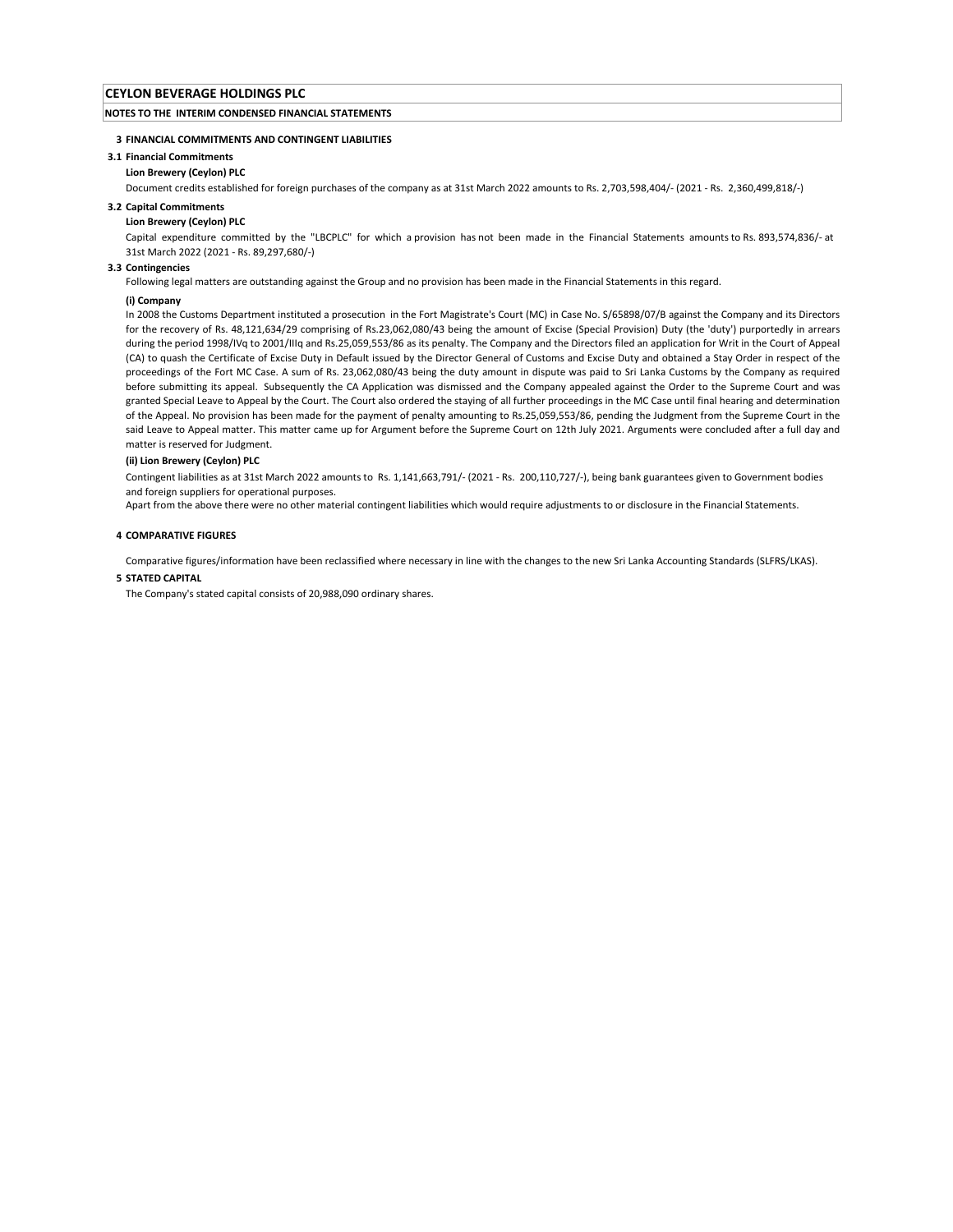### NOTES TO THE INTERIM CONDENSED FINANCIAL STATEMENTS

#### 6 LEASE LIABILITIES

|                                       | Company                  |           | Group     |            |
|---------------------------------------|--------------------------|-----------|-----------|------------|
| In Rs. 000's                          | 31-Mar-22                | 31-Mar-21 | 31-Mar-22 | 31-Mar-21  |
| Balance as at beginning of the period | -                        |           | 275.321   | 325,064    |
| Leases obtained                       | -                        |           | 40,857    | 49.787     |
| Lease rentals paid                    | -                        |           | (96,060)  | (103, 523) |
| Interest expenses for the period      | -                        |           | 36,773    | 48,298     |
| Derecognition of lease liability      | $\overline{\phantom{a}}$ | -         | (3, 283)  | (44, 305)  |
| Balance as at end of the period       |                          |           | 253,608   | 275,321    |
|                                       |                          |           |           |            |

#### **7 SEGMENTAL ANALYSIS**

The Group does not distinguish its products into significant components for different Geographical/Business segments as the differentiations are insignificant.

## 8 SURCHARGE TAX

According to the Surcharge Tax Act No. 14 of 2022 which was legislated on 8th April 2022, the Group is liable for the surcharge tax of Rs. 1,231 Mn out of the taxable income of Rs. 5,227 Mn for year of assessment 2020/21. Therefore, the surcharge tax shall be deemed to be an expense in the financial statements for the year ended 31st March 2021. Since the Act supersedes the requirements of the Sri Lanka Accounting Standards, the surcharge tax expense is accounted as recommended by the Statement of Alternative Treatment on accounting for Surcharge Tax issued by the Institute of Chartered Accountants of Sri Lanka, in April 2022.

The Group impact of the surcharge tax on the comparative year is as follows,

|                                                     | Rs. Mn  |
|-----------------------------------------------------|---------|
| Profit after Tax for the year ended 31st March 2021 | 2.434   |
| Surcharge tax levied under Surcharge Act            | (1,231) |
| Comparable Profit for the year 2020/2021            | 1,203   |

#### 9 EVENTS AFTER THE REPORTING PERIOD

10 INVESTOR INFORMATON There are no circumstances that have arisen subsequent to the reporting date, which required adjustment to or disclosure in these Financial Statements.

| <b>Investor Information</b>             | <b>Quarter ended</b> |            |            | Year ended |
|-----------------------------------------|----------------------|------------|------------|------------|
|                                         | 31.03.2022           | 31.03.2021 | 31.03.2022 | 31.03.2021 |
| Share Information                       |                      |            |            |            |
|                                         |                      |            |            |            |
| Price as at the end of the period (Rs.) | 706.75               | 779.75     | 706.75     | 779.75     |
| Highest price (Rs.)                     | 820.25               | 784.00     | 894.50     | 890.00     |
| Lowest price (Rs.)                      | 700.00               | 701.00     | 660.00     | 620.00     |
|                                         |                      |            |            |            |
| <b>Trading Statistics</b>               |                      |            |            |            |
| No of Transactions                      | 106                  | 131        | 483        | 338        |
| No of Shares traded                     | 61,299               | 2,779      | 120,543    | 181,947    |
| Value of all shares traded (Rs. Mn.)    | 48.32                | 2.09       | 89.51      | 137.92     |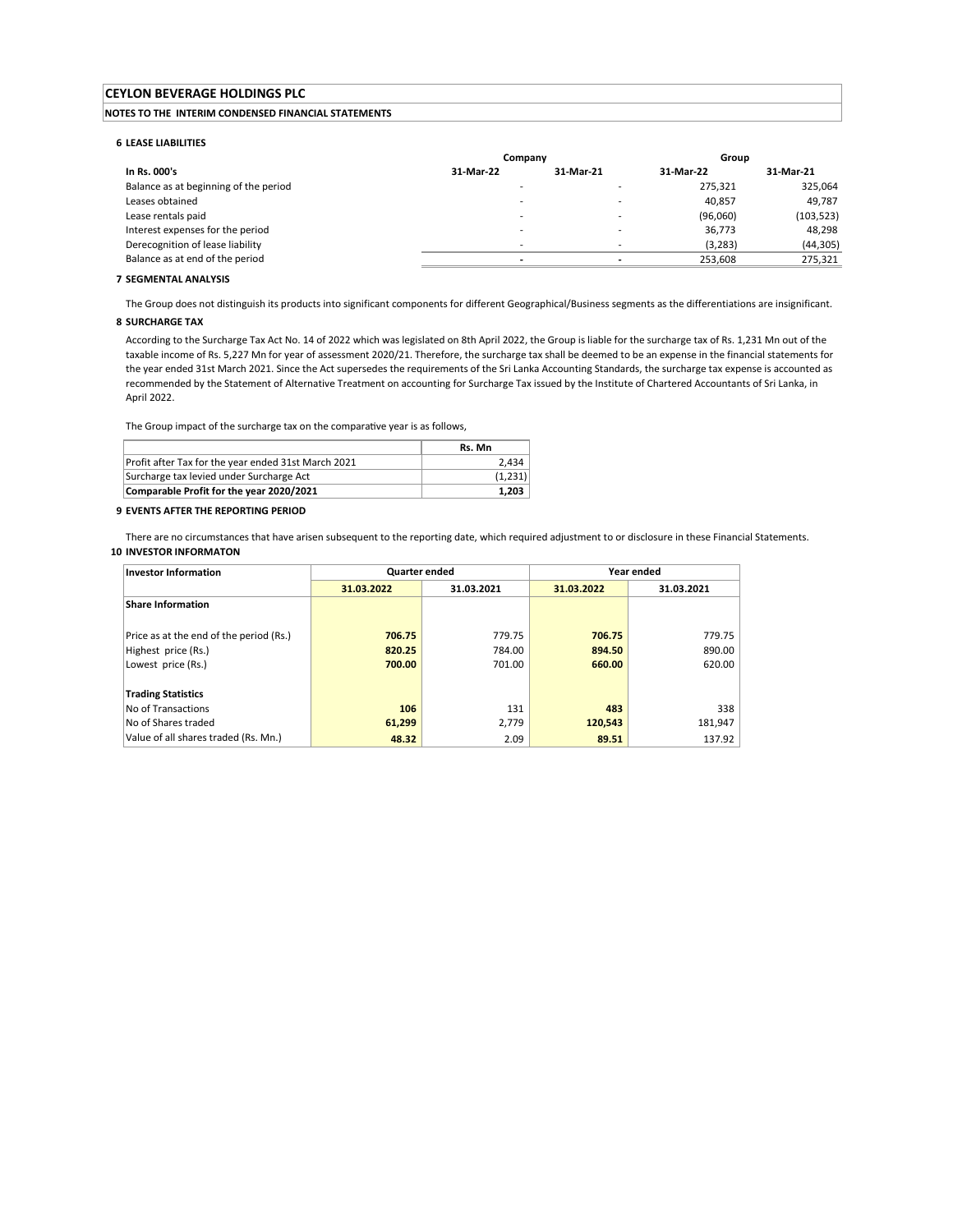## CEYLON BEVERAGE HOLDINGS PLC NOTES TO THE INTERIM CONDENSED FINANCIAL STATEMENTS

## 11 DIRECTORS' SHAREHOLDINGS

| <b>AS AT 31ST MARCH 2022</b>                                             | No. of Shares |
|--------------------------------------------------------------------------|---------------|
| Mr. D. A. Cabraal (Chairman)                                             | 1,500         |
| Mr. H. Selvanathan (Deputy Chairman)                                     | 690           |
| Mr. M. Selvanathan (Director / Alternate Director to Mr. H. Selvanathan) | 690           |
| Mr. R. H. Meewakkala (CEO/Director)                                      |               |
| Mr. D.C.R. Gunawardena                                                   | 15            |
| Mr. S. Clini                                                             |               |
| Mrs. S. J. F. Evans                                                      |               |

## 12 TWENTY MAJOR SHAREHOLDERS AS AT 31ST MARCH 2022

| #              | <b>Name of Shareholder</b>                                                                   | <b>No. of Shares</b> | %     |
|----------------|----------------------------------------------------------------------------------------------|----------------------|-------|
| 1              | CARSON CUMBERBATCH PLC A/C NO.2                                                              | 15,726,912           | 74.93 |
| $\overline{2}$ | <b>GF CAPITAL GLOBAL LIMITED</b>                                                             | 2,096,858            | 9.99  |
| 3              | CARLSBERG A/S                                                                                | 1,676,440            | 7.99  |
| 4              | SERENDIP INVESTMENTS LIMITED                                                                 | 644,000              | 3.07  |
| 5              | CARSON CUMBERBATCH PLC A/C NO. 01                                                            | 144,423              | 0.69  |
| 6              | DEUTSCHE BANK AG SINGAPORE A/C 2 (DCS CLT ACC FOR DEUTSCHE BANK AG SINGAPORE - PWMWM CLIENT) | 130,000              | 0.62  |
|                | TRANZ DOMINION, L.L.C.                                                                       | 75,748               | 0.36  |
| 8              | MRS. J.K.P. SINGH                                                                            | 31,485               | 0.15  |
| 9              | <b>GUINNESS MORISON INTERNATIONAL LIMITED</b>                                                | 20,953               | 0.10  |
| 10             | SAMPATH BANK PLC/MRS.PRIYANI DHARSHINI RATNAGOPAL                                            | 13,650               | 0.07  |
| 11             | MISS A. RADHAKRISHNAN                                                                        | 12,239               | 0.06  |
| 12             | MISS M.P. RADHAKRISHNAN                                                                      | 10,257               | 0.05  |
| 13             | MR. N.J. GAMADIA                                                                             | 8,786                | 0.04  |
| 14             | MR. R. MAHESWARAN                                                                            | 8,134                | 0.04  |
| 15             | ADMIN OF A.C. ABDEEN (DECD)                                                                  | 7,725                | 0.04  |
| 16             | MRS. M.C. ABEYSEKERA                                                                         | 7,622                | 0.04  |
| 17             | MISS. C.S. THENABADU                                                                         | 7,370                | 0.04  |
| 18             | MRS. M.L. PAIVA                                                                              | 6,006                | 0.03  |
| 19             | MR. N.J.H.M. COORAY                                                                          | 6,000                | 0.03  |
| 20             | MRS. S. MAHADEVA                                                                             | 5,660                | 0.03  |

## 13 PUBLIC HOLDING

The Company is in compliance with the Minimum Public Holding requirements for Companies listed on the Diri Savi Board as per Rule 7.13.1 (b) of the Listing Rules of the Colombo Stock Exchange, under Option 1, i.e. Float-Adjusted Market Capitalization of Rs.1 Billion with 200 Public Shareholders and a Public Holding percentage of 7.5%.

## The Company's Public Holding as at 31st MARCH 2022

Market Capitalization of the Public Holding **Rs.3.61 Billion** Rs.3.61 Billion Percentage of ordinary shares held by the public 24.36% and  $24.36\%$ Number of Public Shareholders 973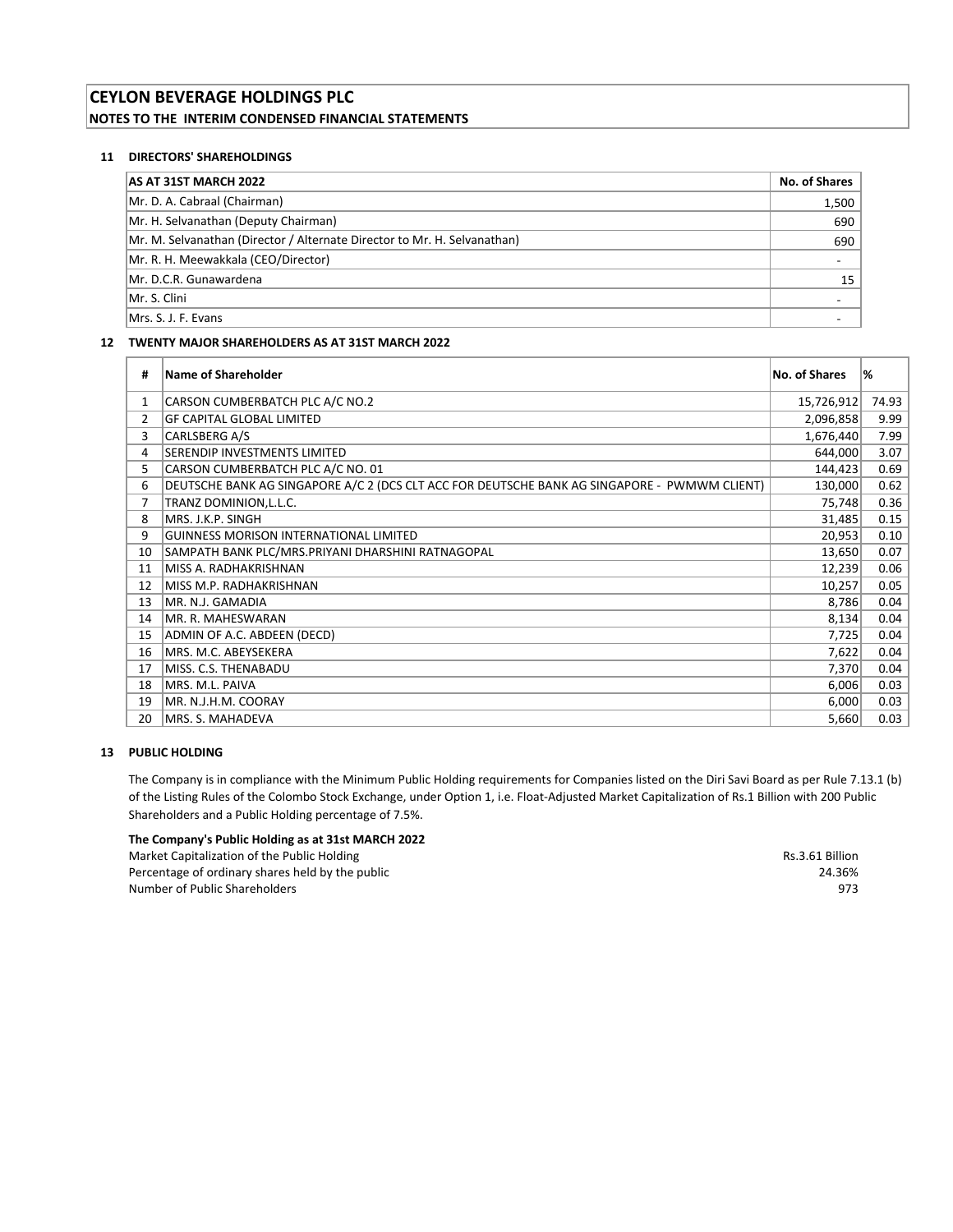## CEYLON BEVERAGE HOLDINGS PLC NOTES TO THE INTERIM CONDENSED FINANCIAL STATEMENTS

### 14 RELATED PARTY DISCLOSURES

The Company carried out transactions in the ordinary course of its business with parties who are defined as related parties in Sri Lanka Accounting Standard LKAS 24 - 'Related Party Disclosures', the details of which are reported below.

## 14.1 Transactions with related parties/subsidiaries

| In Rs.'000s                     | Company |         | Group                    |         |  |
|---------------------------------|---------|---------|--------------------------|---------|--|
| For the period ended 31st March | 2022    | 2021    | 2022                     | 2021    |  |
| Royalty income                  | 180.140 | 160,135 |                          |         |  |
| Royalty expenses                |         |         | 123.557                  | 142,793 |  |
| Dividend income                 | 755,722 | 334,390 | $\overline{\phantom{a}}$ | ۰       |  |
| Intercompany interest income    | 8,220   | 7,020   | ۰                        | ۰       |  |
| Intercompany interest expense   | 19.442  | 25.734  |                          | ٠       |  |
| Beer & spirits sales income     | ۰       | ۰       | 2.564                    | 1,738   |  |
| Rent expenses                   |         | ۰       | 71                       | 45      |  |
| Support services fees expenses  | 471     | 805     | 823,647                  | 488,630 |  |
| Other service fee expenses      | 491     | 327     | 265,551                  | 166,606 |  |